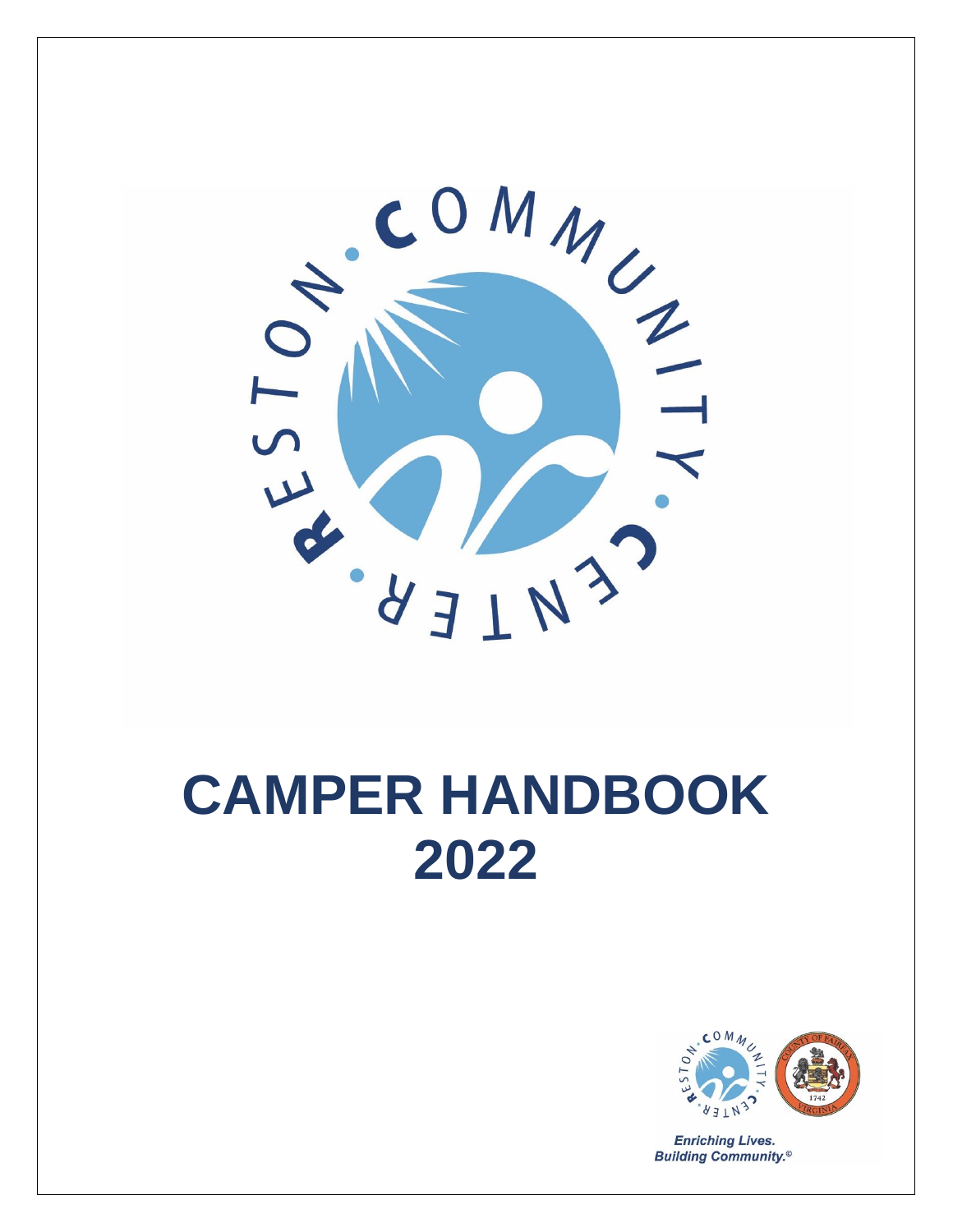# **Table of Contents**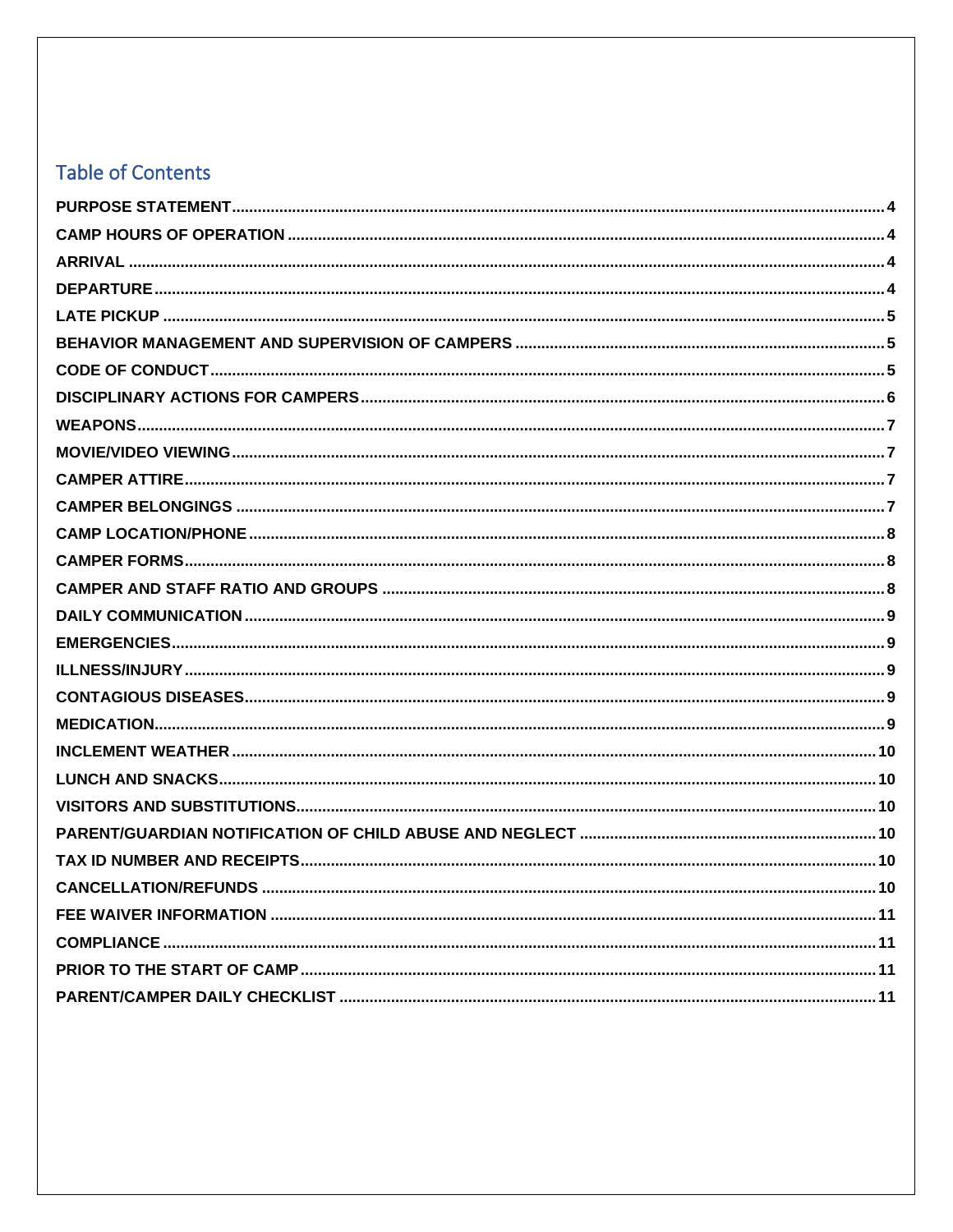Welcome!

RCC staff teams are excited to introduce your child to many enriching and stimulating activities this summer. This Camper Handbook is for young people enrolled in Camp Goodtimes, Road Rulz Camp, Youth and Teen Specialty Camps, LARK and YAT.

Camp forms are due on or before May 15. If you have not yet submitted the required paperwork, please download these directly from the RCC website under [FIND YOUR CAMP FORM.](https://www.restoncommunitycenter.com/register-for-classes-activities/summer-camps/find-your-camp-form) Camp forms need to be completed for each participant. Hard copies of the forms will be available at the RCC Lake Anne and RCC Hunters Woods Customer Service Desks. Forms can be mailed to Reston Community Center, 2310 Colts Neck Road, Reston, VA 20191; faxed to 703-476-8617; scanned and emailed to RCCcontact@fairfaxcounty.gov or delivered in person.

All forms must be completed and returned **no later than May 15. For those who register for camp after May 15, forms must be completed prior to the first day of camp**. If you have any questions after reviewing the camp forms, feel free to contact us. On behalf of the entire summer programming staff, we welcome you and your child and look forward to an exciting, fun-filled summer season!

Sincerely,

# **Debbie and Cheri**

Deborah A. Heron, CPRP, CPP Director of Youth/Teen Programs and Camp Administrator (Goodtimes, Road Rulz, other specialty camps)

(703) 390-6163 (office) (703) 476-8617 (fax) [Deborah.Heron@fairfaxcounty.gov](mailto:Deborah.Heron@fairfaxcounty.gov)

Cheri Danaher, CPRP, LFI '15 Arts Education Director and Camp Administrator (LARK and YAT)

(703) 390-6175 [Cheri.Danaher@Fairfaxcounty.gov](file:///C:/Users/lgordo/AppData/Local/Microsoft/Windows/INetCache/Content.Outlook/L4BN3WYA/Cheri.Danaher@Fairfaxcounty.gov)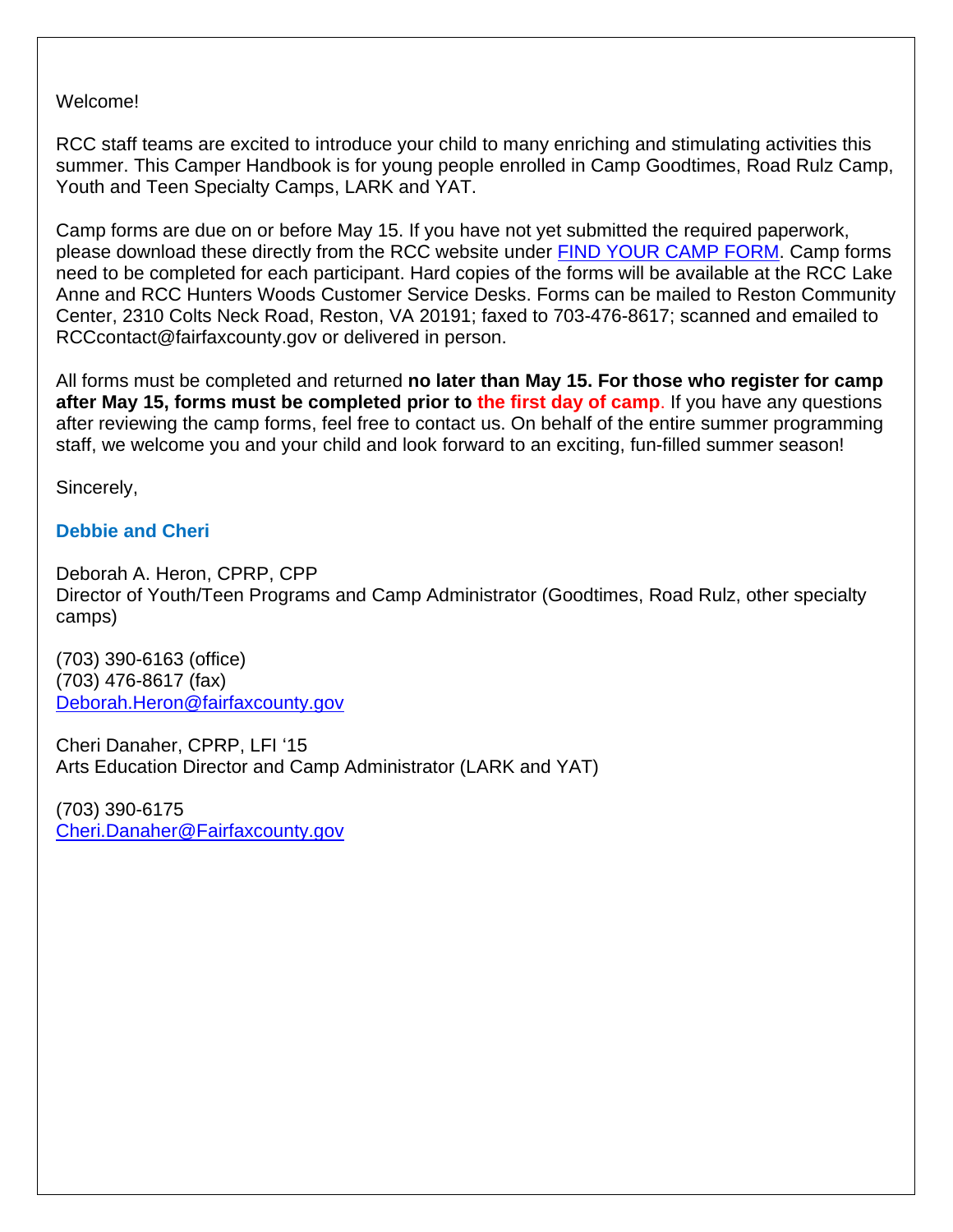#### <span id="page-3-0"></span>**PURPOSE STATEMENT**

RCC Summer Camps provide a safe, friendly and fun-filled environment that fosters participation and enhances creativity for each individual camper in a cooperative and respectful manner.

### <span id="page-3-1"></span>**CAMP HOURS OF OPERATION**

Camp Goodtimes on the Road: 9:00 a.m. – 4:00 p.m. Road Rulz: 8:30 a.m. – 4:00 p.m. Specialty Camps (youth/teens)

- Morning Session:  $9:00$  a.m.  $-12:00$  p.m.
- Afternoon Session:  $1:00$  p.m.  $-4:00$  p.m.
- All-Day Session:  $9:00$  a.m.  $-4:00$  p.m.
- $YAT: 9:30$  a.m.  $-3:00$  p.m.
- LARK:  $9:00$  a.m.  $-3:00$  p.m. (Location: RCC Lake Anne)

YAT Zen Zone: 3:00 p.m. – 5:30 p.m.

Zen Zone: 4:00 p.m. – 5:30 p.m.

<span id="page-3-2"></span>Campers must be registered at least one week in advance for all Zen Zone options desired.

#### **ARRIVAL**

**For Summer 2022, parents will check in their campers at the tables outside the front doors at RCC Hunters Woods. Leave the area promptly after signing in your child. A staff member will escort children into the building.**

Road Rulz Camp parents/guardians must sign in campers each morning at 8:30 a.m. Please do not drop off campers prior to that time. **Bus departure is no later than 8:45 a.m.**

Camp Goodtimes on the Road and Specialty Camp parents/guardians must sign in campers each morning at 9:00 a.m. Please do not drop off campers prior to that time. **Bus departure from RCC is at 9:15 a.m.**

LARK participants will sign in at the entrance to the RCC Lake Anne Art Studio at 9:00 a.m.

YAT parents/guardians must sign in campers each morning at 9:30 a.m. Please do not drop off campers prior to that time.

#### <span id="page-3-3"></span>**DEPARTURE**

Parents/guardians please park in the main parking lot and call from your car when you arrive:

- Road Rulz call 703-390-6163
- Camp Goodtimes call 703-390-6176
- specialty camps call 703-390-6179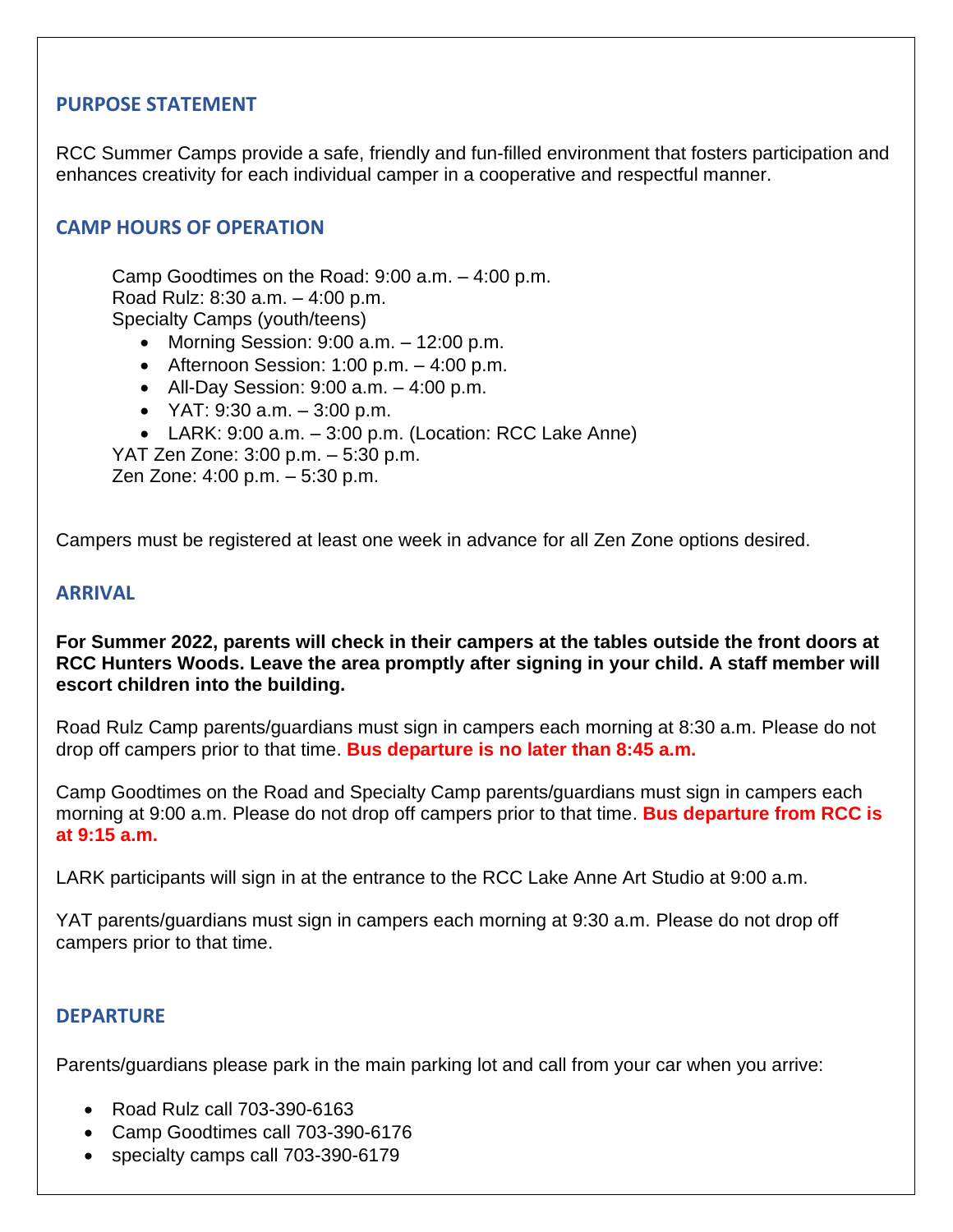### • Zen Zone call 703-314-2089

A camp counselor will bring your child to the front of RCC Hunters Woods to meet you. Please initial the sign-out sheet alongside your camper's name upon departure. Parents/guardians who want their child to be picked up by another adult must submit those names in writing or by email to the appropriate Camp Director or list those individuals as approved pick-up persons on the appropriate camper form. Please pre-arrange a backup person to pick up your child in case circumstances prevent you from being on time.

LARK parents/guardians are requested to come into the RCC LA facility and sign out their participant at the door to the RCC LA Art Studio.

YAT parents/guardians are requested to check out their participant at the table in front of the RCC Hunters Woods facility. Participants will be waiting in the front theatre lobby and when signed out, the camper will be brought out to you.

# <span id="page-4-0"></span>**LATE PICKUP**

Campers must be picked up promptly at the end of their registered camp or Zen Zone aftercare program. If a child is not picked up on time, a per-child late fee of \$5.00 for every 15 minutes will be assessed. Payment is due upon pickup and must be paid at the RCC Customer Service Desk before leaving. If a child is not picked up within 15 minutes of the end of the camp program, parents/guardians will be called. If they cannot be contacted, emergency contacts will be called. If contact cannot be made with parents, guardians, or emergency contacts within 45 minutes of the scheduled pick-up time, RCC staff may notify the proper authorities.

# <span id="page-4-1"></span>**BEHAVIOR MANAGEMENT AND SUPERVISION OF CAMPERS**

Parents are requested to make appointments with the Camp Administrator or Camp Directors to discuss situations, suggestions or concerns. The Camp Director and counselors will handle minor disciplinary problems on an individual basis and will notify parents/guardians if an issue arises. It is the responsibility of parents and camp staff to encourage positive camper behavior. During each session, camp staff will review camp rules and procedures with campers. Please take a few minutes to read and discuss the rules with your child prior to his/her start date of Camp. Parents/guardians and children must sign the Code of Conduct, located in the camp forms packet. The Code of Conduct will be enforced.

### <span id="page-4-2"></span>**CODE OF CONDUCT**

- At all times, participants in RCC programs must abide by RCC's General Code of Conduct, and must treat staff, participants and others in other program areas with respect.
- Participants will treat others as they would want to be treated.
- Participants will follow instructions given by camp leaders.
- Participants are requested to wear safe and suitable clothing and remain with their program group.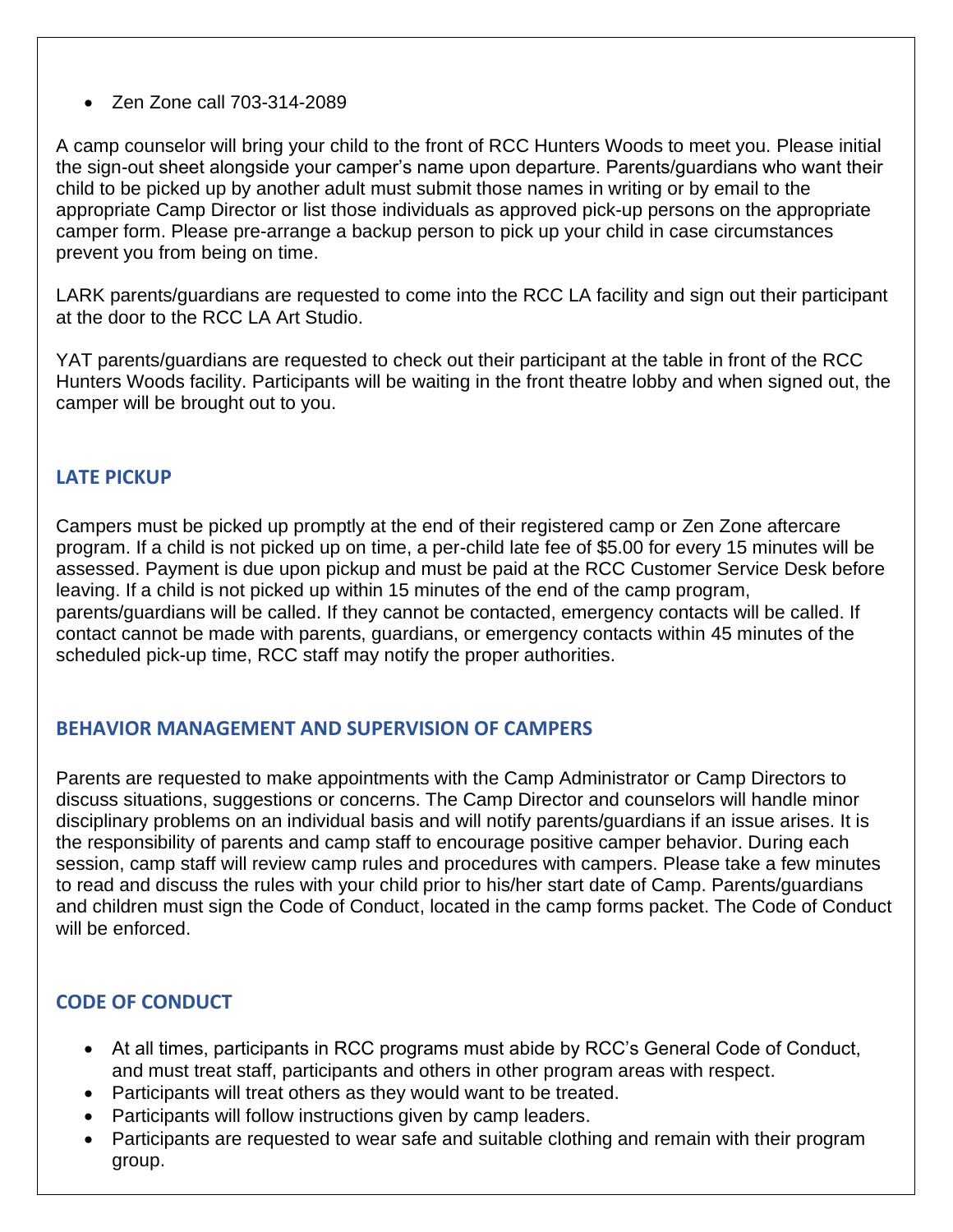- Participants will wear masks unless government mandates change.
- For safety reasons, participants should wear closed-toe shoes, and refrain from wearing sandals, Keens, Heelys, Crocs (or similar footwear) and jewelry while participating in RCC programs.
- In order to quard against loss, participants must not bring valuables such as cell phones, electronic devices, handheld video games or other expensive items to camp. RCC is not responsible for any personal property of participants.
- Eating and drinking will be permitted only in designated areas.,
- Mask-wearing is optional. Some locations may require masks. Campers should bring a face mask each day just in case a venue requires one.
- Due to individual allergy sensitivities, please avoid nut-based products and note that participants are prohibited from sharing food and drink under any circumstances.
- Participants may not borrow money from other participants; should the need arise; staff will make appropriate arrangements.

# <span id="page-5-0"></span>**DISCIPLINARY ACTIONS FOR CAMPERS**

A camper's behavior may require intervention. Strategies may include a "time out" or "cool down" period for the child; a parent-staff conference; behavior contracts; or even temporary suspension or dismissal from camp. We follow the "three strikes" rule by typically giving campers up to three opportunities to address disciplinary issues successfully.

For the first infraction, a member of the camp staff will meet with a parent at dismissal and discuss what has occurred that day. The parent will be given a hard copy of the Code of Conduct and asked to discuss it with the camper. If a second offense occurs, a parent conference will be requested. At that time, the parent will be informed that the camper will be dismissed if the behavior occurs a third time. Should that be the case, the camper will be dismissed for the duration of the summer. Refunds are not granted. Disciplinary action is progressive, and the staff will work closely with the child and parent/guardian to resolve the issue promptly and appropriately. In more serious cases, Camp Directors reserve the right to call parents/guardians to pick up their child immediately if:

- The child consistently refuses to follow camp rules and regulations.
- **The child is unwilling to participate in group/team experiences or cooperate with others.**
- The child is a threat to the safety of himself/herself or others.

The following behavior is not permitted, will not be tolerated, and will be cause for dismissal:

- Inappropriate physical conduct of any kind, including horseplay, fighting, or rough housing.
- Inappropriate conduct that includes profanity, obscene gestures, hurtful or insulting language, throwing items, inappropriate touching, hitting, kicking, pushing, spitting, slapping, or punching of any person or animal.
- Hazing, threatening, bullying, or intimidating behavior or language toward another person or animal.
- Stealing.
- Defacing, damaging or destroying property at RCC, field trip venues, or that belongs to Camp staff or fellow campers.

Parents/guardians of campers who engage in any of these behaviors will be notified, and campers will be sent home. Parents/guardians will then be informed as to whether the camper will be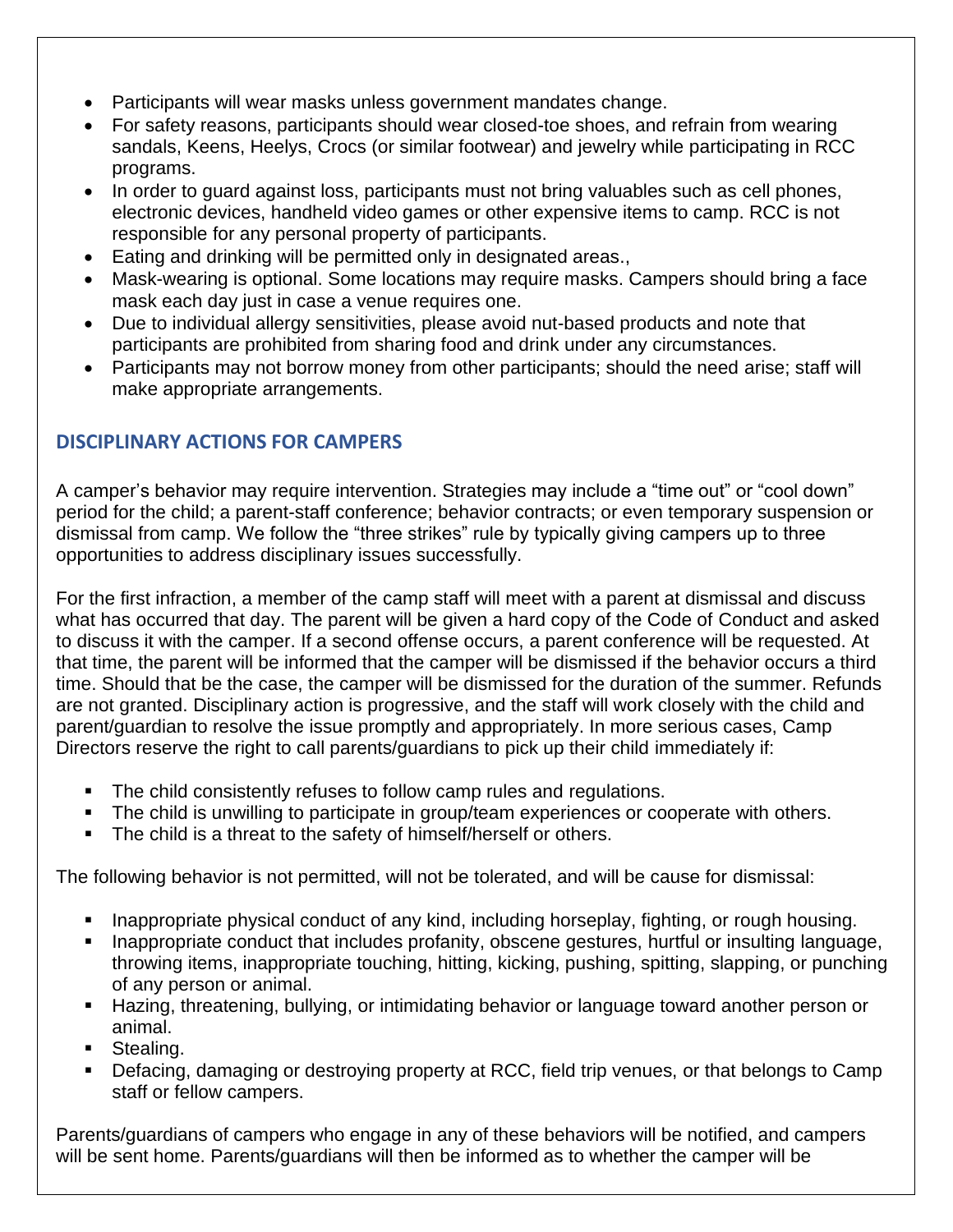suspended or dismissed from the camp program. As always, the Camp Administrator and Camp Directors will make every effort to work with the parents/guardians regarding camper behavior, but ultimately RCC has the authority to dismiss a camper. We reserve the right to remove any disruptive or potentially dangerous child from the program. If a child must be removed from Camp, we will contact the designated caregiver who will be responsible for picking up the child immediately.

#### <span id="page-6-0"></span>**WEAPONS**

In accordance with Fairfax County Government policy, no camper or staff member will supply, handle, use, transmit, or have in his/her possession a dangerous instrument, weapon, or any object that can be reasonably construed to be a weapon on camp property, or the property of venues visited.

# <span id="page-6-1"></span>**MOVIE/VIDEO VIEWING**

Under RCC's Motion Picture Licensing Corporation's umbrella license, staff may show movies and videos during our programs. Movies are rated "G" or "PG" and are approved by the Camp Director prior to showing. Movies are shown to campers during Zen Zone offerings for children enrolled in those morning or afternoon options, and on charter bus trips.

# <span id="page-6-2"></span>**CAMPER ATTIRE**

Campers must be dressed in comfortable clothing and sneakers and socks. RCC Camps follow the Fairfax County Public School dress code. Any clothing that interferes with or disrupts the educational environment is unacceptable. Clothing with language or images that are vulgar, discriminatory, obscene, or clothing that promotes illegal or violent conduct, such as gang symbols, the unlawful use of weapons, drugs, alcohol, tobacco, drug paraphernalia or clothing that contains threats is prohibited. Clothing should fit, be neat and clean, and conform to standards of safety, good taste, and decency. Clothing that exposes cleavage, private parts and midriff, undergarments, or that which is otherwise sexually provocative, is prohibited. Flip-flops may be worn on days when water activities are planned, but no Heelys, sandals, flip-flops, or Crocs. Campers **must** wear closed-toe shoes at **all** camps.

Camp Goodtimes participants are provided with two camp T-shirts that are expected to last for the camp season. In addition, they will be issued rubber wristbands displaying the general phone number for Reston Community Center, as well as the camp cell phone number. Wristbands will be distributed each morning and collected at the end of each day. Campers may keep their wristbands at the end of the week. New wristbands will be issued on Mondays to every camper. Wristbands and camp T-shirts **must** be worn each day. Due to the large number of campers, lost T-shirts cannot be replaced. Please help your camper to take good care of their T-shirts.

### <span id="page-6-3"></span>**CAMPER BELONGINGS**

Please label all your child's belongings with his/her name, and place items, including swim gear and brown bag lunches (lunch boxes are discouraged), in a tote bag or backpack. Please include an extra mask in a plastic bag with your child's name clearly marked. Campers should wear non-restricting, lightweight clothing, a hat, and closed-toed shoes (no sandals, Heelys, Crocs or flip flops).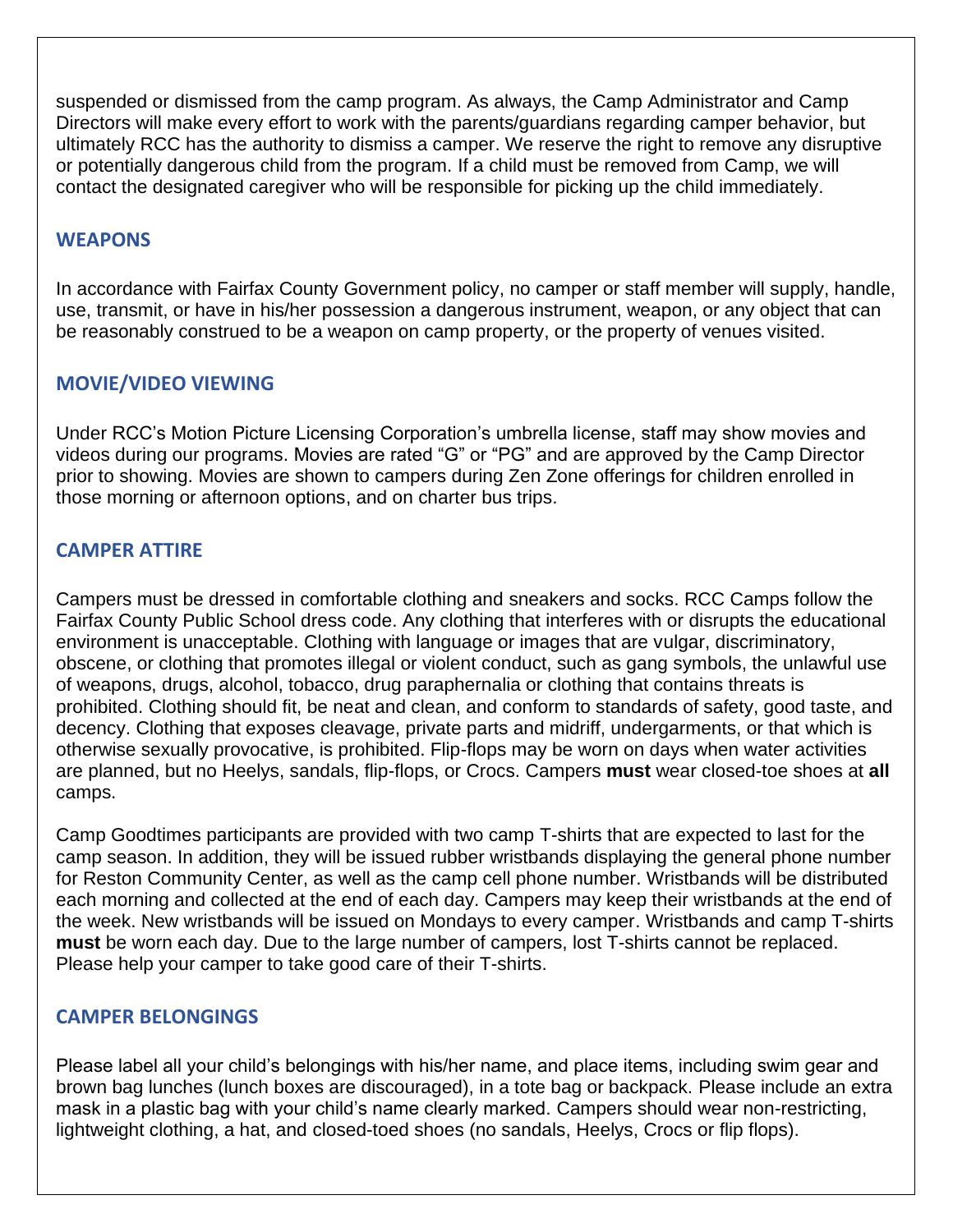Appropriate clothing and footwear will be enforced, and campers will not be permitted to participate until parents/guardians bring the necessary items.

Money and expensive items such as cell phones, radios, toys, small electronics and video games should be left at home. Camp staff will not be responsible for lost or stolen items. Camp staff reserves the right to remove these items from campers and hold them until the end of the day when parents/guardians can pick them up from the Director of Camp Goodtimes, Road Rulz, or the Specialty Camp Director.

# <span id="page-7-0"></span>**CAMP LOCATION/PHONE**

Camp Directors for Camp Goodtimes on the Road will have a cell phone at their disposal if there is a need to communicate with parents. The cell phone number is **703-314-2089**. The Road Rulz Camp Director may be reached at703-593-1207. Please bear in mind that cell phone signals are not always strong at many of the venues that campers will visit, and it is possible that calls from parents/guardians may not be answered immediately. **Please call these numbers only in an emergency.**

If parents are running late, they may call the camp cell phone number and notify camp staff. If campers and staff are running late on the return trip to RCC, every effort will be made by Camp Directors to phone RCC Hunters Woods Customer Service Representatives and parents when the expected time of return exceeds 4:15 p.m. As traffic can be unpredictable, we ask the indulgence of parents/guardians if campers occasionally return later than expected from field trips.

All other questions or concerns should be directed to Camp Administrator Debbie Heron at 703-390-6163, or the RCC Customer Service Desk at 703-476-4500.

For YAT and LARK questions or concerns please call Camp Administrator Cheri Danaher at 703-390-6175 or the RCC Customer Service Desk at 703-476-4500.

# <span id="page-7-1"></span>**CAMPER FORMS**

Forms are provided on our website at [FIND YOUR CAMP FORM a](https://www.restoncommunitycenter.com/register-for-classes-activities/summer-camps/find-your-camp-form)nd must be completed and signed by May 15 or at least one week prior to camp if enrolling after May 15. Forms must be completed each year. If you have questions, please contact the Youth Director/Camp Administrator or the Arts Education Director/Camp Administrator. Campers will not be permitted to participate in camp activities without these forms having been submitted.

### <span id="page-7-2"></span>**CAMPER AND STAFF RATIO AND GROUPS**

Currently, to comply with public health guidance related to COVID-19, the ratio of camp counselors to campers is generally 1:6 for Camp Goodtimes on the Road, 1:6 for Road Rulz, 1:6 for Specialty Camps, 1:10 for LARK and 1:10 for YAT. These ratios may be adjusted if pandemic conditions permit. Typically, two Camp staff members will be with groups. Camp Directors will establish groups of campers and match children by age, physical abilities and maturity. It is important to have happy campers, and this helps children feel more comfortable in the camp environment. Camp Directors reserve the right to transfer children from one group to another when appropriate.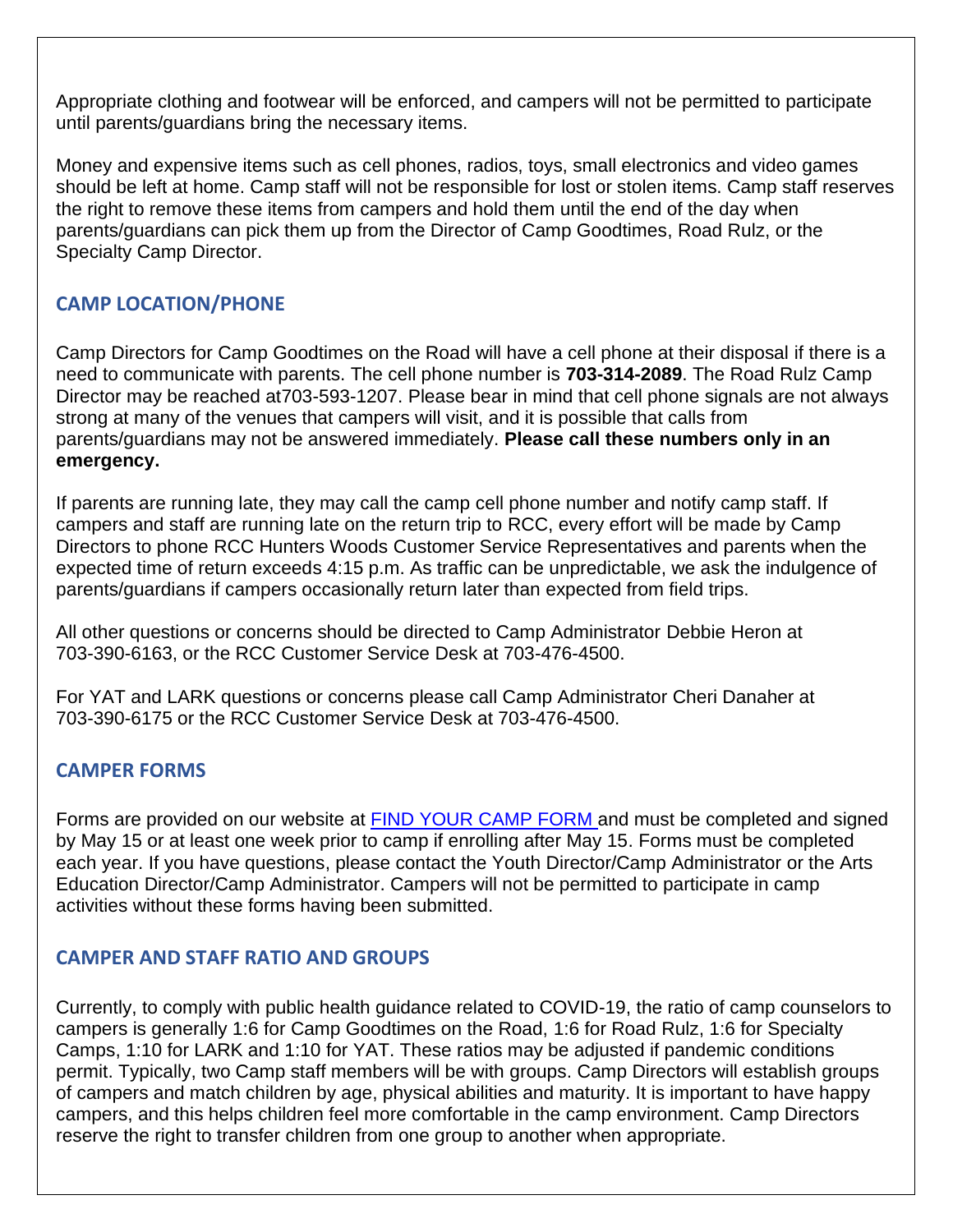### <span id="page-8-0"></span>**DAILY COMMUNICATION**

Please discuss any concerns or suggestions with the Camp Directors or Camp Administrators. Parents/guardians may make an appointment to meet with the appropriate Camp Administrator at a mutually agreeable time. Incidents should be addressed directly to the Camp Directors and will then be relayed to the Camp Administrator.

#### <span id="page-8-1"></span>**EMERGENCIES**

Emergencies may occur and staff are prepared and trained in first aid and CPR. Incident reports concerning illness, injury or behavior concerns will be written and filed daily or as needed. Parents or guardians may be asked to sign these forms to acknowledge the incident.

# <span id="page-8-2"></span>**ILLNESS/INJURY**

**Campers who feel unwell or are ill should not attend camp.** Although the mandatory health selfcheck system is no longer required, RCC appreciates parents and campers checking their health status each day before attending. This protects campers and staff from illness. If a child becomes ill, has a fever of 100 degrees or above, or is injured, the camper will be:

- Removed from the group, provided first aid (if needed) and supervised by staff until able to resume activity or the parent/guardian has arrived.
- Supervised in an isolation room until pick-up. A parent/guardian will be notified and required to pick up the ill child as soon as possible.

#### <span id="page-8-3"></span>**CONTAGIOUS DISEASES**

A camper with a contagious illness risks passing the illness on to other campers and staff. If your camper has developed an illness such as ringworm, chicken pox, pink eye (conjunctivitis), strep throat, gastrointestinal issues, whooping cough, excessive coughing and sneezing, or has a fever or other symptoms, please keep your child at home until he or she is recovered and/or no longer contagious. This is particularly important for our camps that specialize in food handling, such as our specialty cooking camps.

#### <span id="page-8-4"></span>**MEDICATION**

The following applies to all medications and topical ointments, including prescription and nonprescription medications:

- Each medication a child is permitted by their parent/guardian to take will have a Medication Authorization Form complete and on file.
- All medication security is the responsibility of the Camp Directors.
- Only trained camp staff will administer medication "as directed" by the parent's written Medication Authorization Form.
- It is the parent's responsibility to pick up the unused medication before the camper leaves his/her session. Any medication left uncollected at the conclusion of camp will be discarded.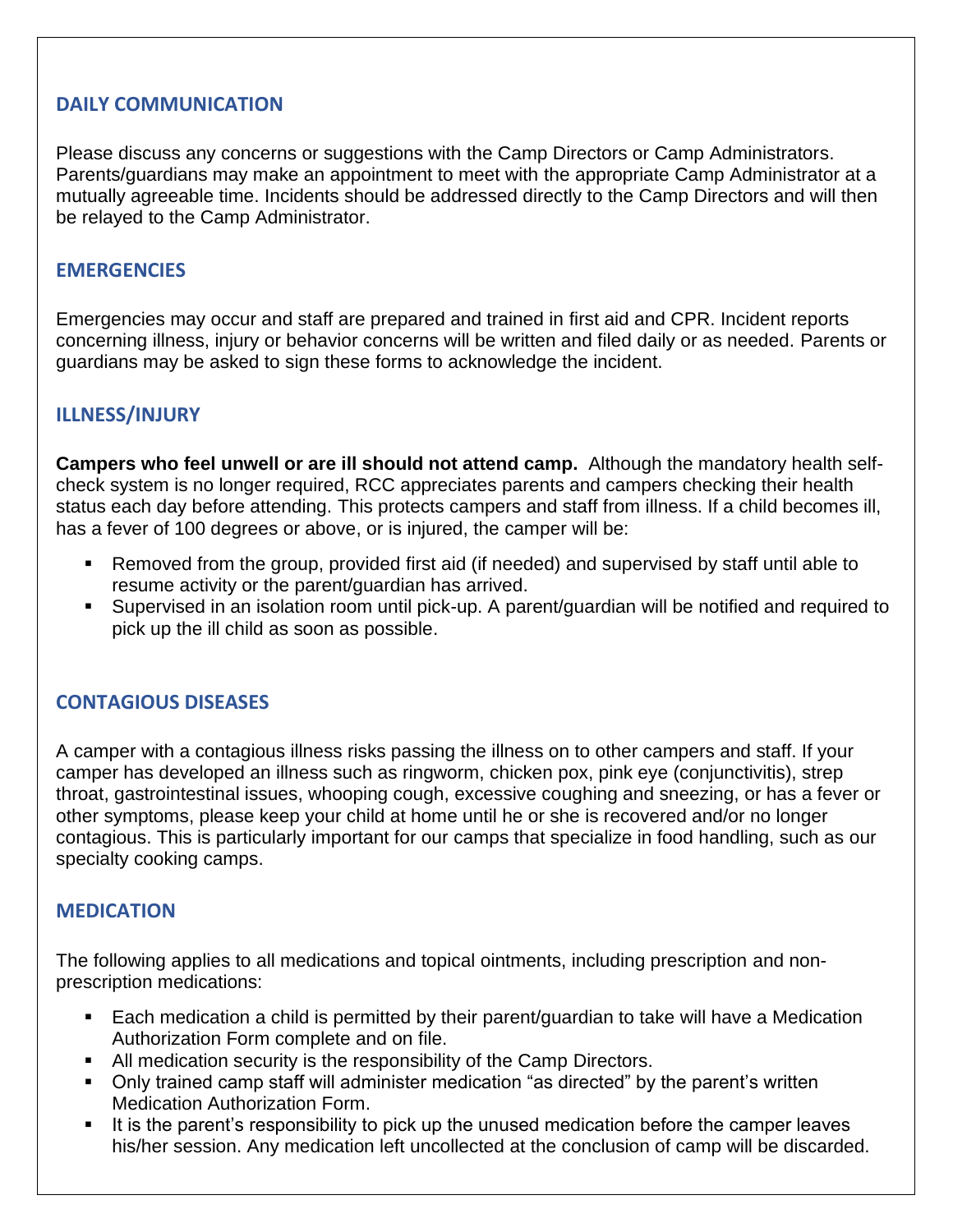#### <span id="page-9-0"></span>**INCLEMENT WEATHER**

RCC adheres to weather notices and precautions are taken to follow heat and unhealthy air guidelines. Camp staff are trained to handle a variety of emergencies and will be notified immediately of any weather advisories issued by the National Weather Service.

#### <span id="page-9-1"></span>**LUNCH AND SNACKS**

Campers should pack a non-perishable, brown-bag lunch, snacks and filled water bottle each day. No refrigeration is available at the camp site. It is recommended that frozen drinks or an ice pack be included in lunch bags to keep food and drinks cold. If a camper forgets lunch, parents/guardians will be contacted to bring a lunch for the child. Campers should not carry money.

Campers are asked to bring their own snacks and drinks, which are typically consumed mid-morning and mid-afternoon. Campers will be supervised by camp staff continuously. **No participants will be permitted to go off-site to purchase breakfast, lunch, drinks and/or snacks; this includes participants in all camps.**

<span id="page-9-2"></span>**Campers are not permitted to bring food or snacks containing nuts.**

### **VISITORS AND SUBSTITUTIONS**

For safety and liability reasons, campers are not permitted to bring unauthorized visitors (friends, siblings, etc.) who are not enrolled in Camp. Please note that friends or relatives may not substitute for a camper if he or she is absent from camp.

### <span id="page-9-3"></span>**PARENT/GUARDIAN NOTIFICATION OF CHILD ABUSE AND NEGLECT**

All RCC staff are mandated reporters and are required to report any suspected child abuse or neglect.

#### <span id="page-9-4"></span>**TAX ID NUMBER AND RECEIPTS**

For tax deduction purposes, the RCC Federal Tax ID number is 54-0787833. This is also listed on the original receipt confirming camp registration.

#### <span id="page-9-5"></span>**CANCELLATION/REFUNDS**

Written refund requests received 14 days or more prior to the start of camp will receive a refund, less a 20% processing fee. Refund requests received fewer than 14 days prior to the start of a camp will be granted (less a 20% processing fee) only if another registration is received in its place. No refunds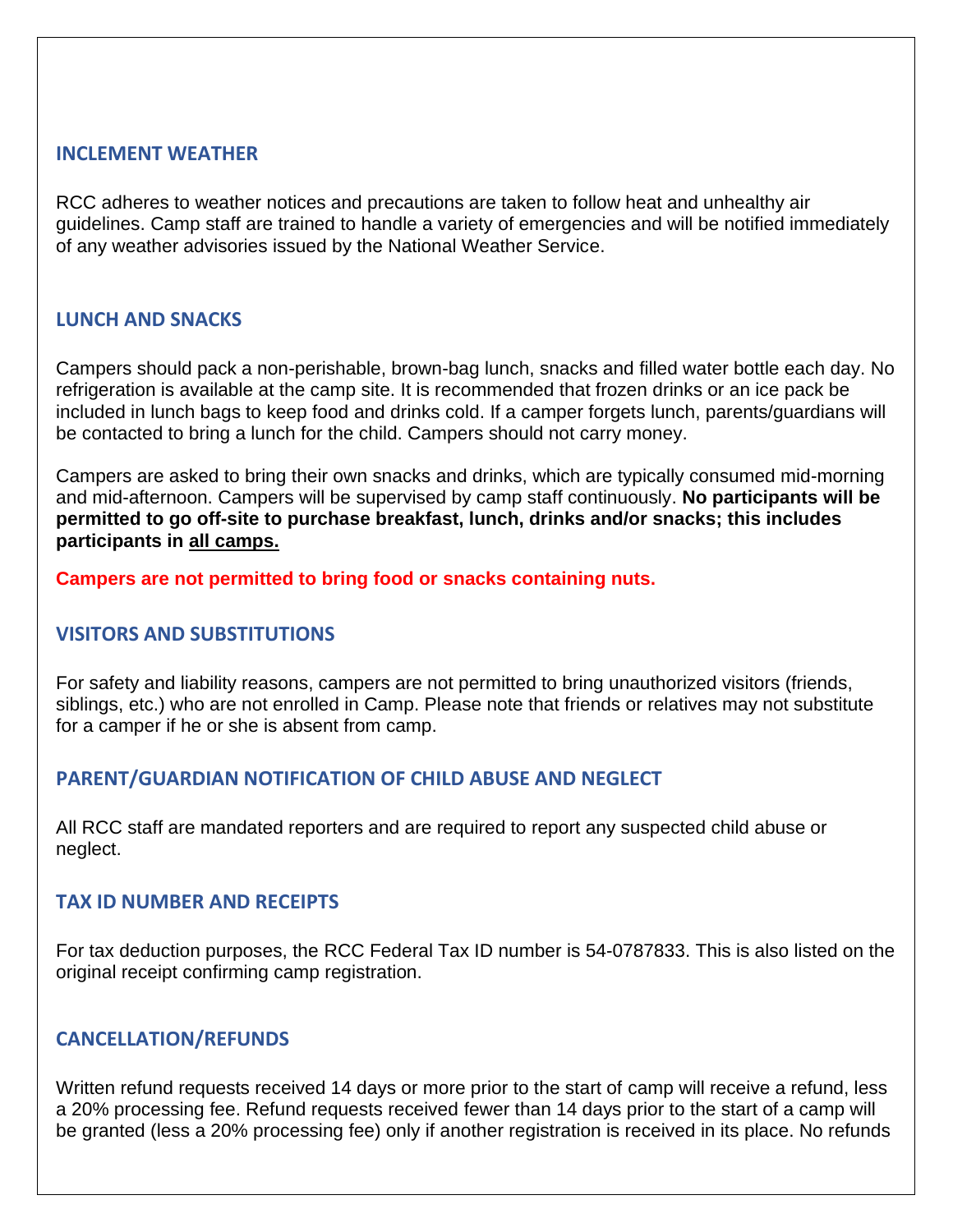are given for any camp or program with a fee of \$10.00 or less. Refund checks will be mailed by Fairfax County Government in four to six weeks.

# <span id="page-10-0"></span>**FEE WAIVER INFORMATION**

Individuals who qualify for the RCC Fee Waiver program must complete and submit the application. For more information, please contact the RCC Customer Service Director at 703-390-6144. Hard copies of the form are available at the Customer Service Desks at RCC Hunters Woods and RCC Lake Anne.

### <span id="page-10-1"></span>**COMPLIANCE**

RCC Camps seek to enhance the safety and enjoyment of every participant. Failure to comply with the information outlined in this handbook or falsification of forms will result in loss of program privileges.

# <span id="page-10-2"></span>**PRIOR TO THE START OF CAMP**

- All Camp forms must be completed and returned on or before **May 15.** The forms required are:
	- Emergency Contact Form
	- Medication Authorization Form (prescription, non-prescription drugs, or sunscreen if periodic application is required)
	- **Example 2** Signed Code of Conduct Form
	- Pick-up/Drop-Off Form

**Parents/guardians and campers must have read this Camper Handbook carefully and thoroughly.**

### <span id="page-10-3"></span>**PARENT/CAMPER DAILY CHECKLIST**

- Eat a good breakfast. Check the health status of the camper.
- Dress in comfortable clothes with sneakers and socks. Flip-flops can be worn for water activities only; sandals, Heelys and Crocs are not permitted.
- Participants of Camp Goodtimes on the Road must wear the camp T-shirt and wristband each day.
- **EXED Always apply sunscreen before coming to camp. Labeled sunscreen, authorized by a** completed Medication Authorization Form, will be carried by the Camp Directors.
- Bring lunch, as well as mid-morning and mid-afternoon snacks, and a filled water bottle in a labeled bag or backpack. Please note that there is no refrigeration at camp. Campers will not be permitted to leave the building in order to purchase food, snacks, or drinks.
- Label all belongings with the camper's name including an extra mask.
- Campers are fully responsible for their own belongings. Campers should not bring cell phones, toys, valuables, video games, money or small electronics. Campers participating in Camp Goodtimes on the Road and Road Rulz may bring a book to read on the bus.
- Bring a towel and a plastic bag for wet items on days when water activities are planned.
- Have fun, make new friends and learn new things about yourselves!